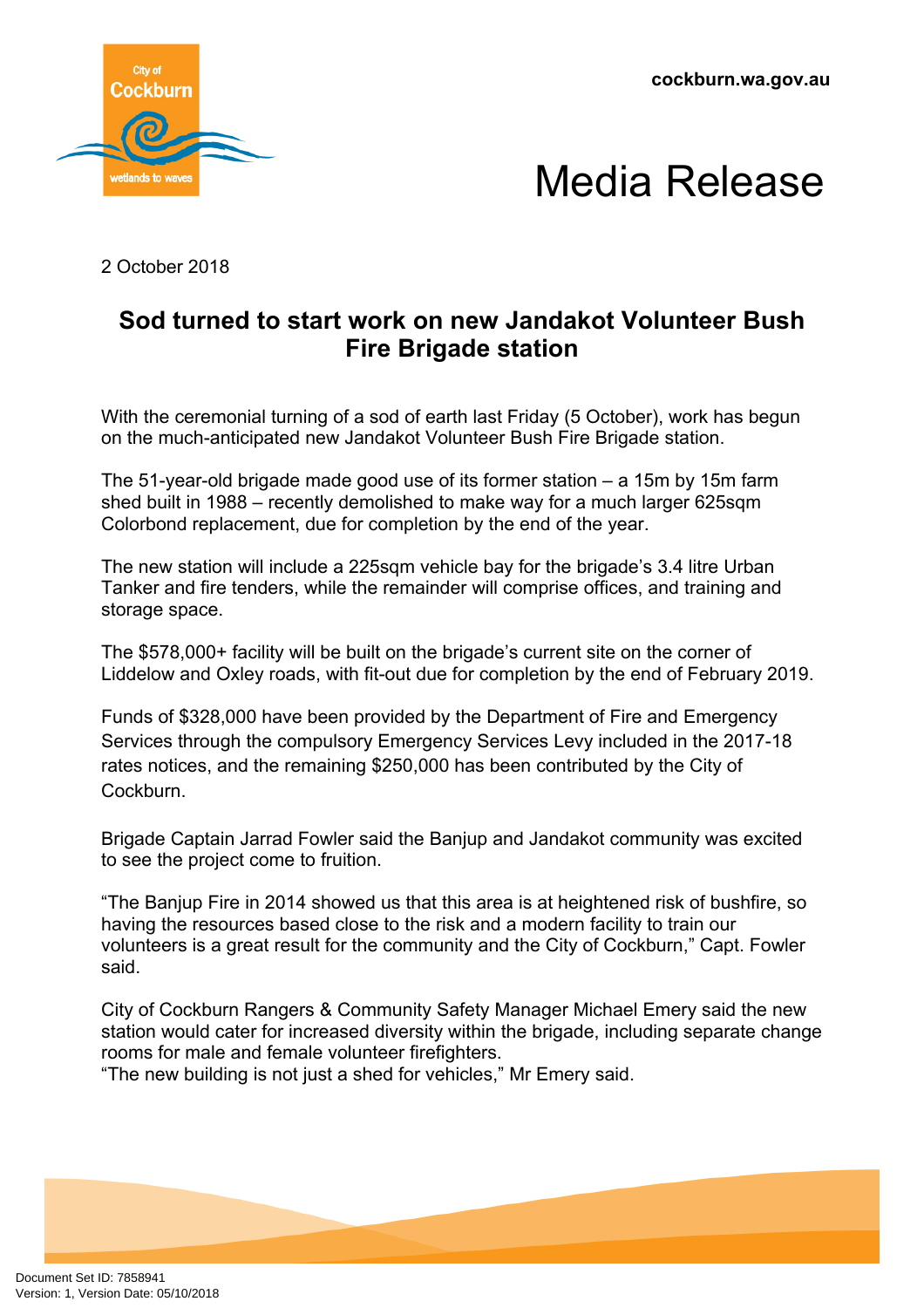**cockburn.wa.gov.au**



## Media Release

"It showcases the direction of fire management in bushfire prone communities, empowering volunteerism, and providing the equipment and resources to be safe and effective."

Local volunteers looking forward to the station's completion include JVBFB mother and daughter team, training officer Karli Hicks and 17-year-old Kelsey Saundry-Hicks.

"The new station will be a centrepiece of community respect and ownership to help others with fire emergencies, as well hazard reduction burns, other education and awareness activities, and especially the fun stuff like the Santa lolly run on Christmas morning," Miss Hicks said.

"I started with the brigade in 2010 when I shifted into the area. I realised if I wanted to live a rural lifestyle, I had to understand how to be prepared for myself and help protect others. I've never looked back.

"I love being part of the brigade, learning new skills, making new friends, the feeling of being part of something valuable, the comradery and self-worth in helping others."

Her 17-year-old daughter Kelsey was nine when her mum became a volunteer and recently began her first season as a vollie on the fire ground.

"To be honest, I was a little bit sad to see the old station go; I've spent half my life hanging around at that station so it has an important place in my childhood memories," Kelsey said.

"But I'm grateful. The original base has been around for years so I agree it's about time the old girl got an upgrade so there's more space for our babies (the trucks!).

"It will be beneficial to the brigade, increase efficiency in turning out to fires and for essential training.

"I have been a member for a few years, but when I turned 16, I stepped onto the fire ground for the first time at a controlled burn.